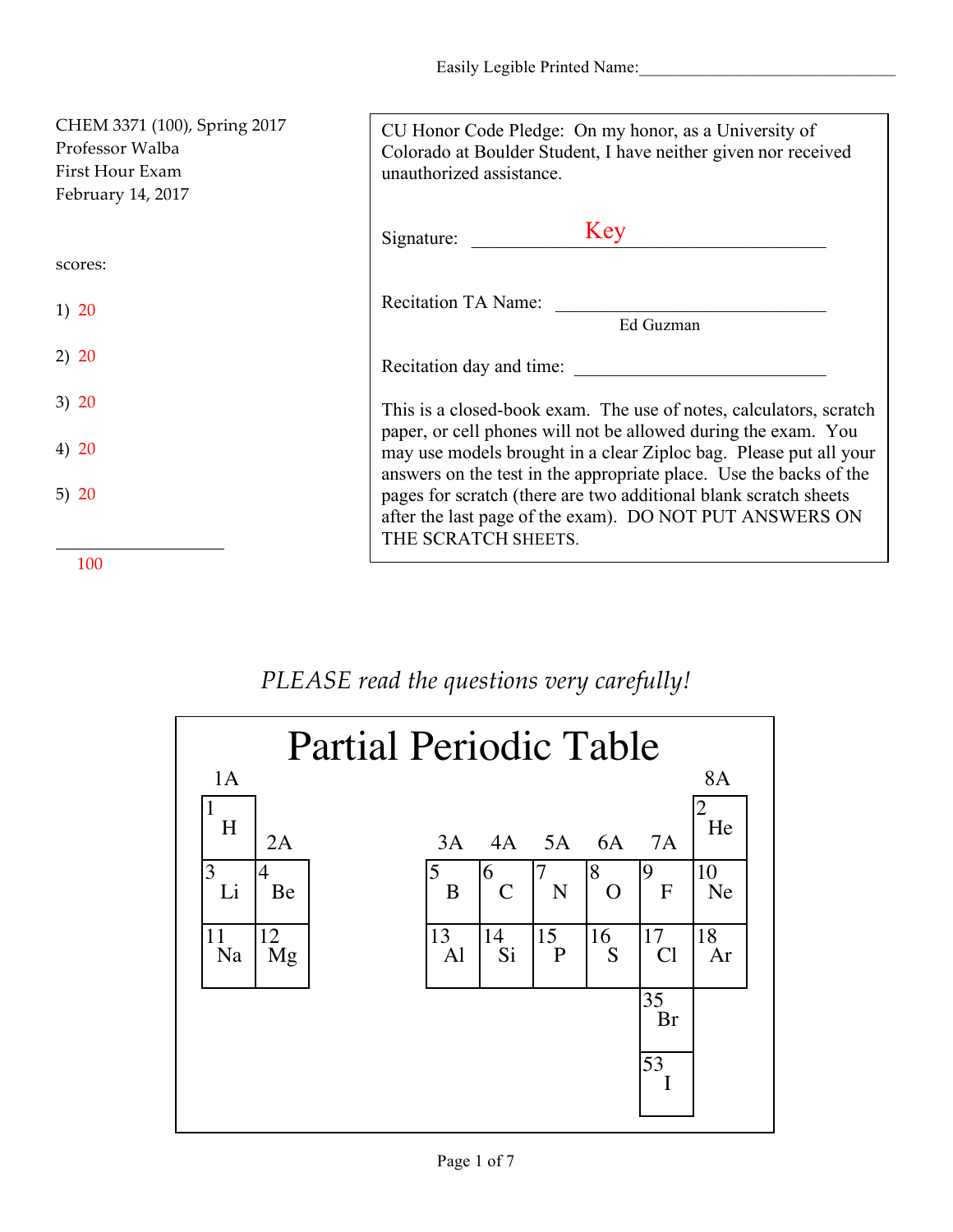1 (20 pts) a) For each of the following heterocyclic molecules, indicate whether the molecule is aromatic or not aromatic by circling your answer, give the hybridization of the heteroatom in the box, and give a **brief** explanation of your answer in the open space to the right of the structure.



b) Cyclopropenone (compound **1** below) looks extremely strained, but it's actually surprisingly stable (has a surprisingly low heat of formation). Also, the measured dipole moment is larger than one would expect for a ketone. Give a brief explanation of your hypothesis for why this is the case.



This fairly amazing molecule is aromatic with  $2 \pi$ electrons and three p orbitals.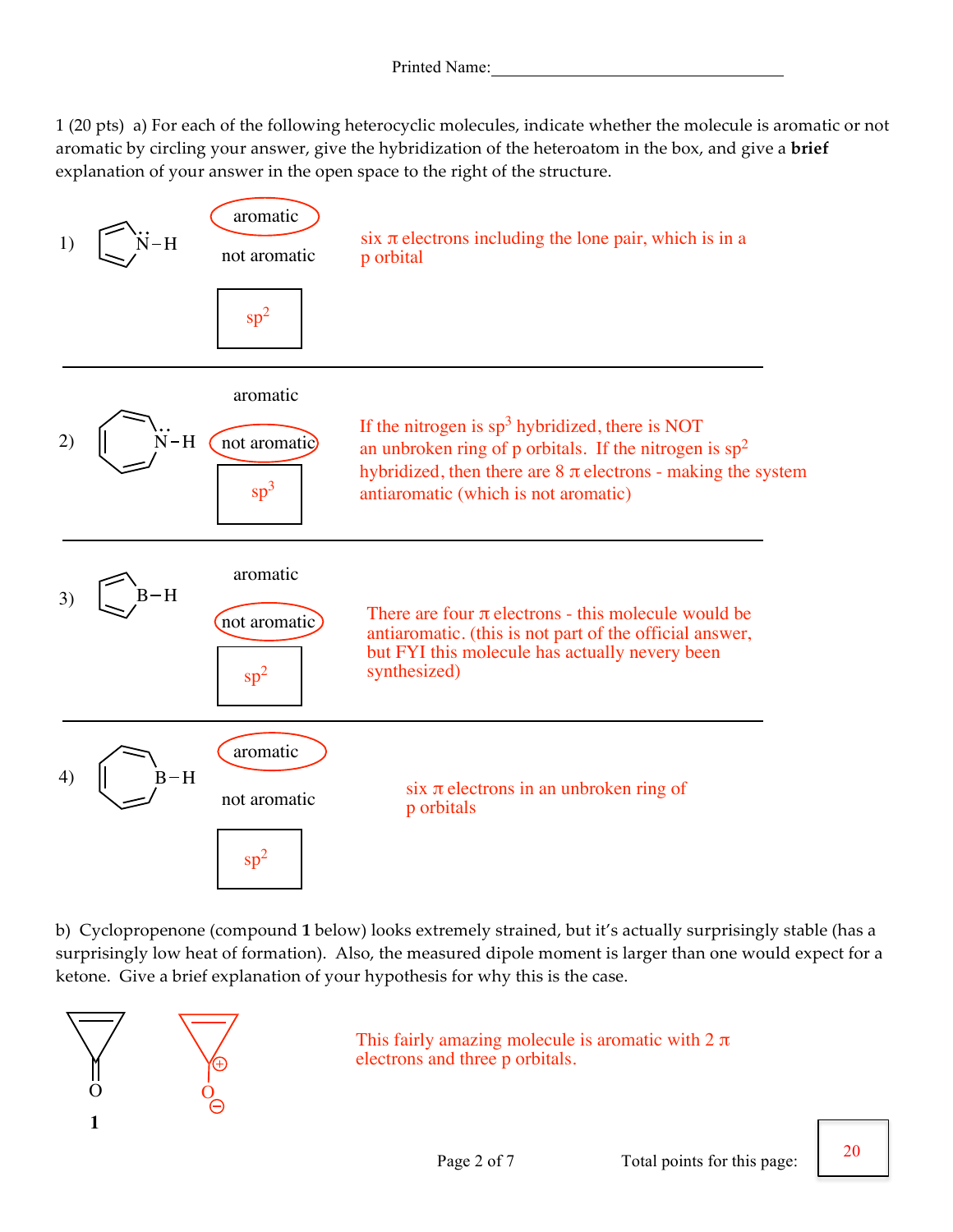2) (20 pts) Give the **single major product** for each of the following reactions, carefully showing stereochemistry using wedges and dashes if appropriate. If a racemate is formed, show only one enantiomer and label it "rac." Assume chiral starting materials are single pure enantiomers unless they are labeled "rac."

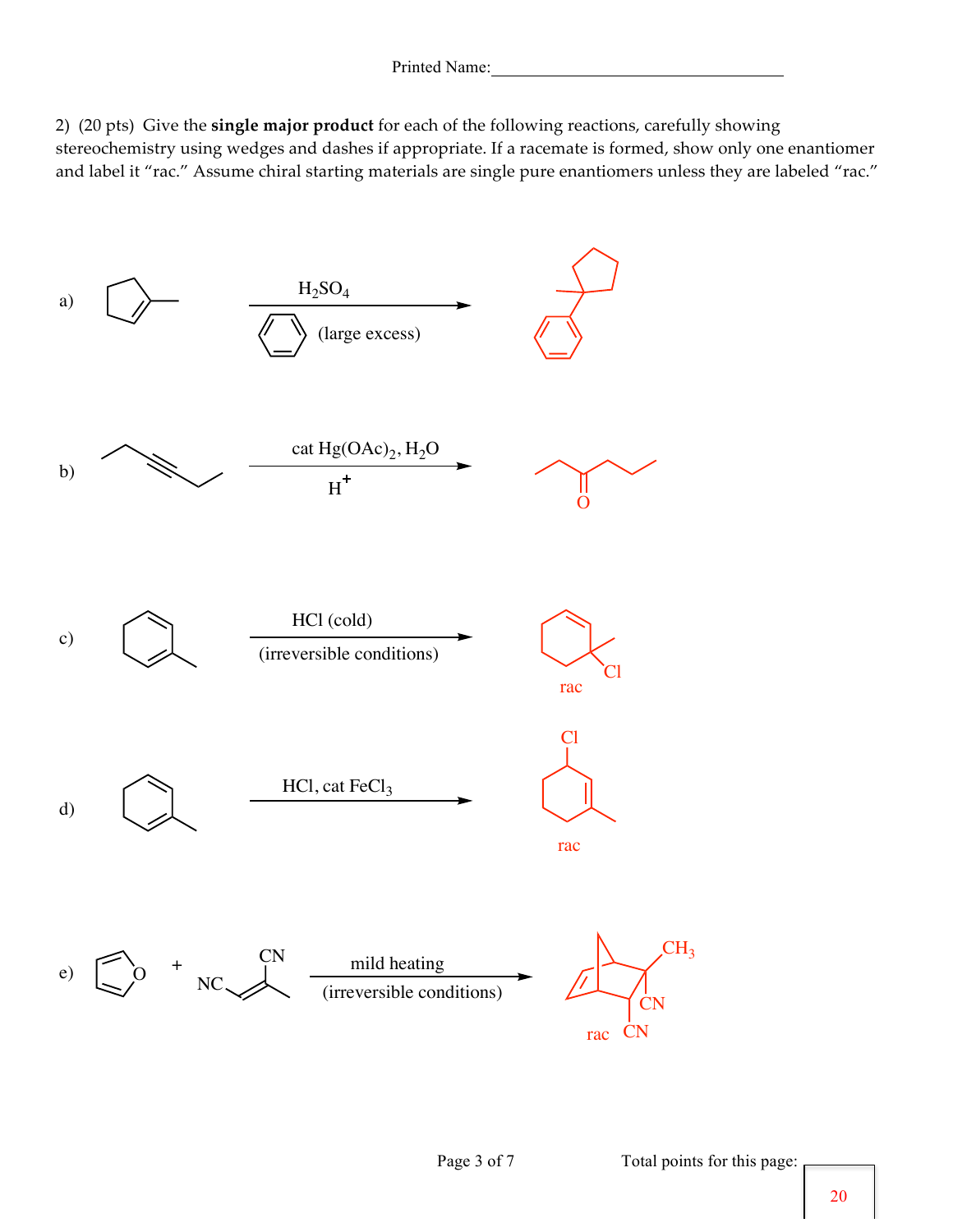3) (20 pts) Propose reagents for accomplishing each of the following transformations. For reactions involving sequential addition of reagents, label the two parts of the reaction using letters. Your synthesis may require multiple reactions, with isolation of intermediate products, to make the target. Use numbers to indicate individual steps in a multi-step synthesis. Make your synthesis efficient (i.e. the target product should be the major product). Assume chiral starting materials and products are single pure enantiomers unless they are labeled "rac."



20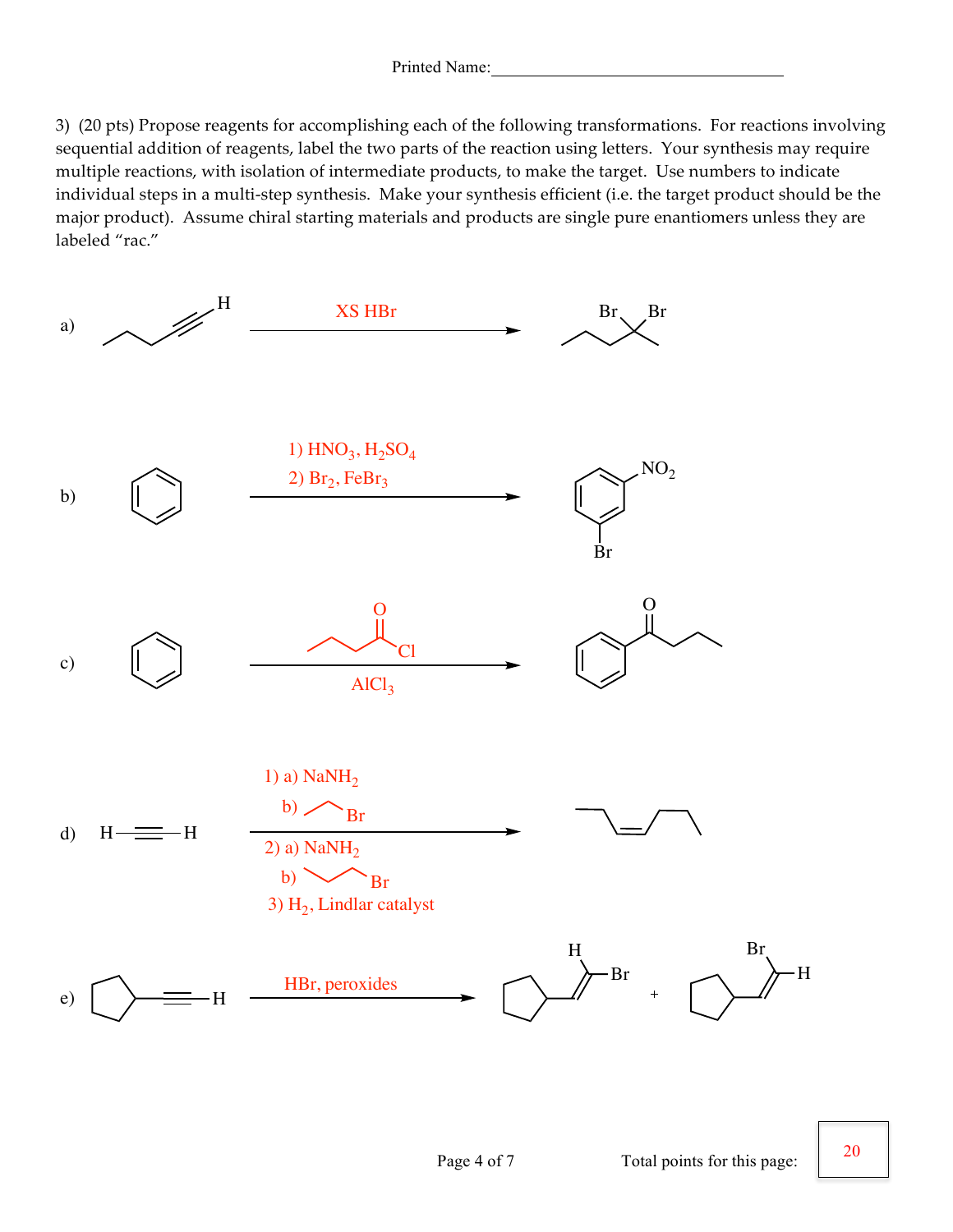4) (20 pts) Propose an arrow-pushing mechanism for each of the following reactions.



12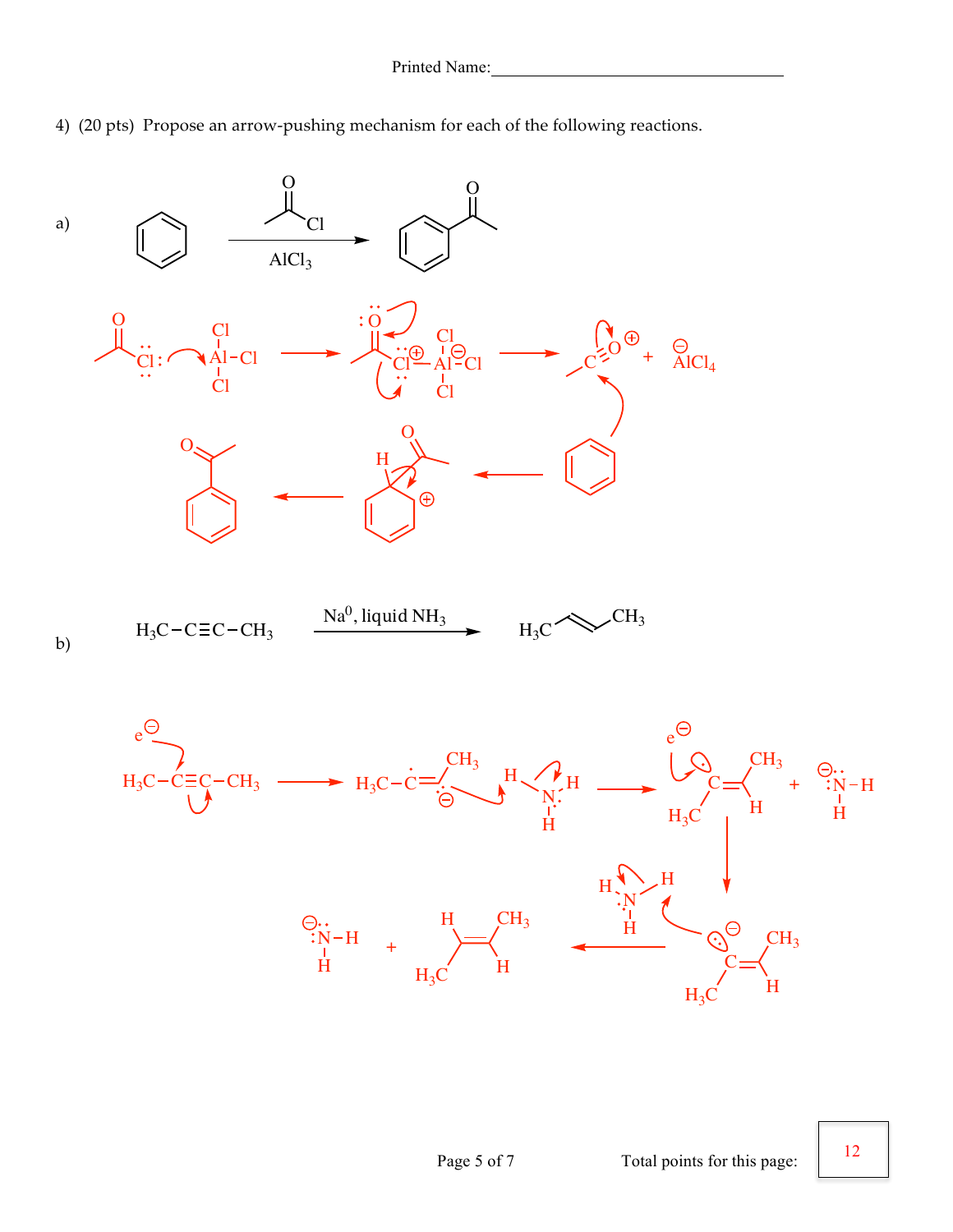Q4 – continued